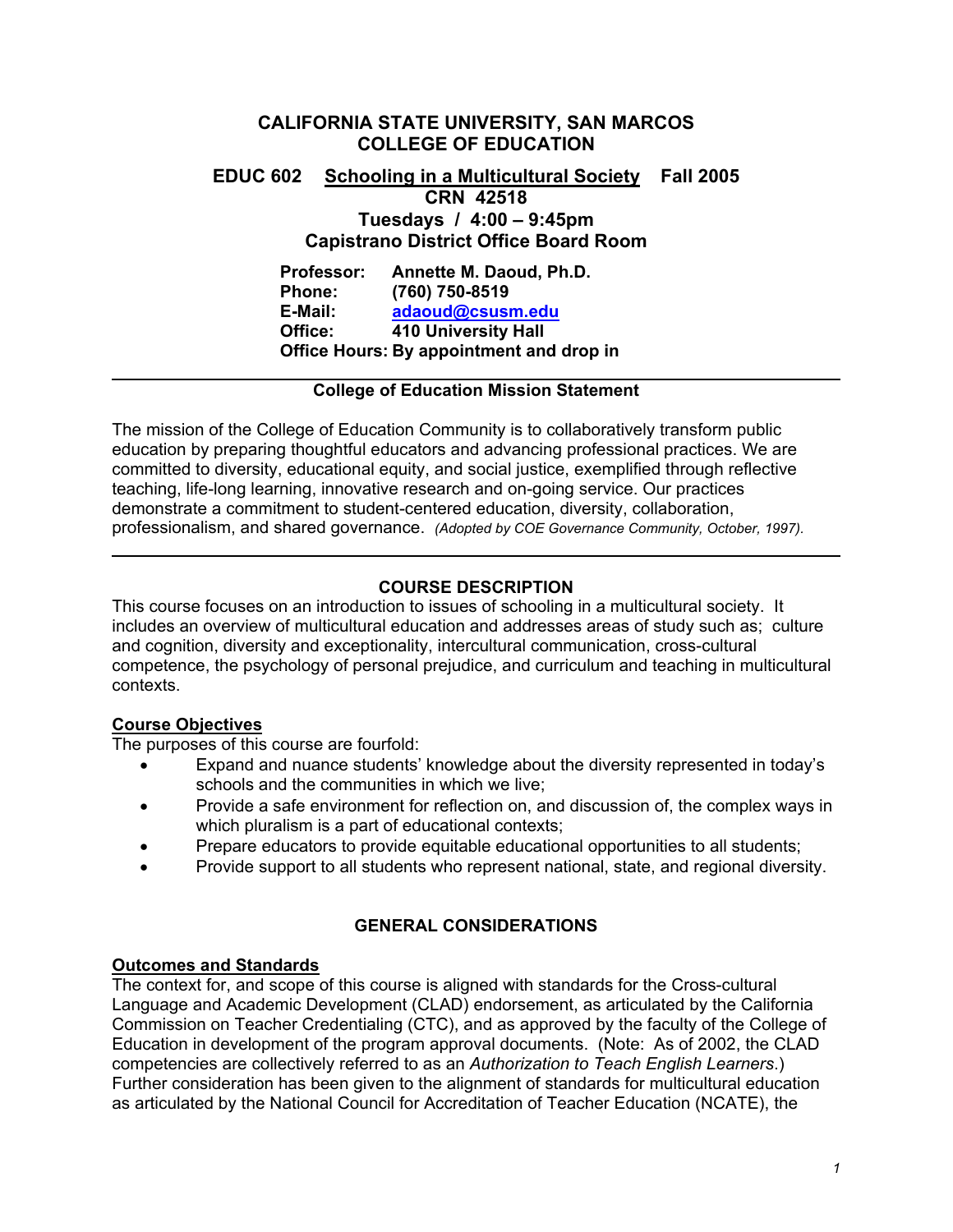Interstate New Teacher Assessment and Support Consortium (INTASC), and the National Board for Professional Teaching Standards (NBPTS).

## **Ability**

Every student has the right to equitable educational consideration and appropriate accommodation. Students having differing ability (mobility, sight, hearing, documented learning challenges, first language/English as a second language) are requested to contact the professor at the earliest opportunity. Every effort will be made to accommodate special needs. Students are reminded of the availability of Disabled Student Services, the Writing Center, technology assistance in the computer labs, and other student support services available as part of reasonable accommodation for special needs students.

Students are approved for services through the Disabled Student Services Office (DSS). This office is located in Craven Hall 5205, and can be contacted by phone at (760) 750-4905 or TTY (760) 750-4909. Students authorized by DSS to receive reasonable accommodations should meet with their instructor during office hours or, in order to ensure confidentiality, in a more private setting.

## **Academic Honesty**

It is expected that each student will do his or her own work, and contribute equitably to group projects and processes. If there is any question about academic honesty, consult the University Catalog.

## **Appeals**

Every student has the right to appeal grades, or appeal for redress of grievances incurred in the context of any class. Disputes may be resolved informally with the professor, or through the formal grades appeal process. For the latter, consult Dr. Kelly, Associate Dean.

## **College of Education Attendance Policy**

Due to the dynamic and interactive nature of courses in the College of Education, all students are expected to attend all classes and participate actively. At a minimum, students must attend more than 80% of class time, or s/he **may not receive a passing grade** for the course at the discretion of the instructor. Individual instructors may adopt more stringent attendance requirements. Should the student have extenuating circumstances, s/he should contact the instructor as soon as possible. (*Adopted by the COE Governance Community, December, 1997*).

### **COURSE REQUIREMENTS**

*NOTE: I RESERVE THE RIGHT TO CHANGE, ADD TO, OR DELETE ANY MATERIAL OR ASSIGNMENT FROM THE COURSE.*

This course is structured as a graduate-level seminar. The success of a seminar is dependent upon each and every participant being prepared. My role will be to "facilitate" and to intervene as necessary to prompt a topic. I do not intend to lecture each week, or to be the focus of the class. You will work to develop your **knowledge base** through the readings, discussions and presentations.

### **Required Texts**

Ooka Pang, V. (2005). Multicultural Education: A Caring-Centered, Reflective Approach. Second Edition. Boston, MA: McGraw Hill. **ISBN 0-07-282788-2**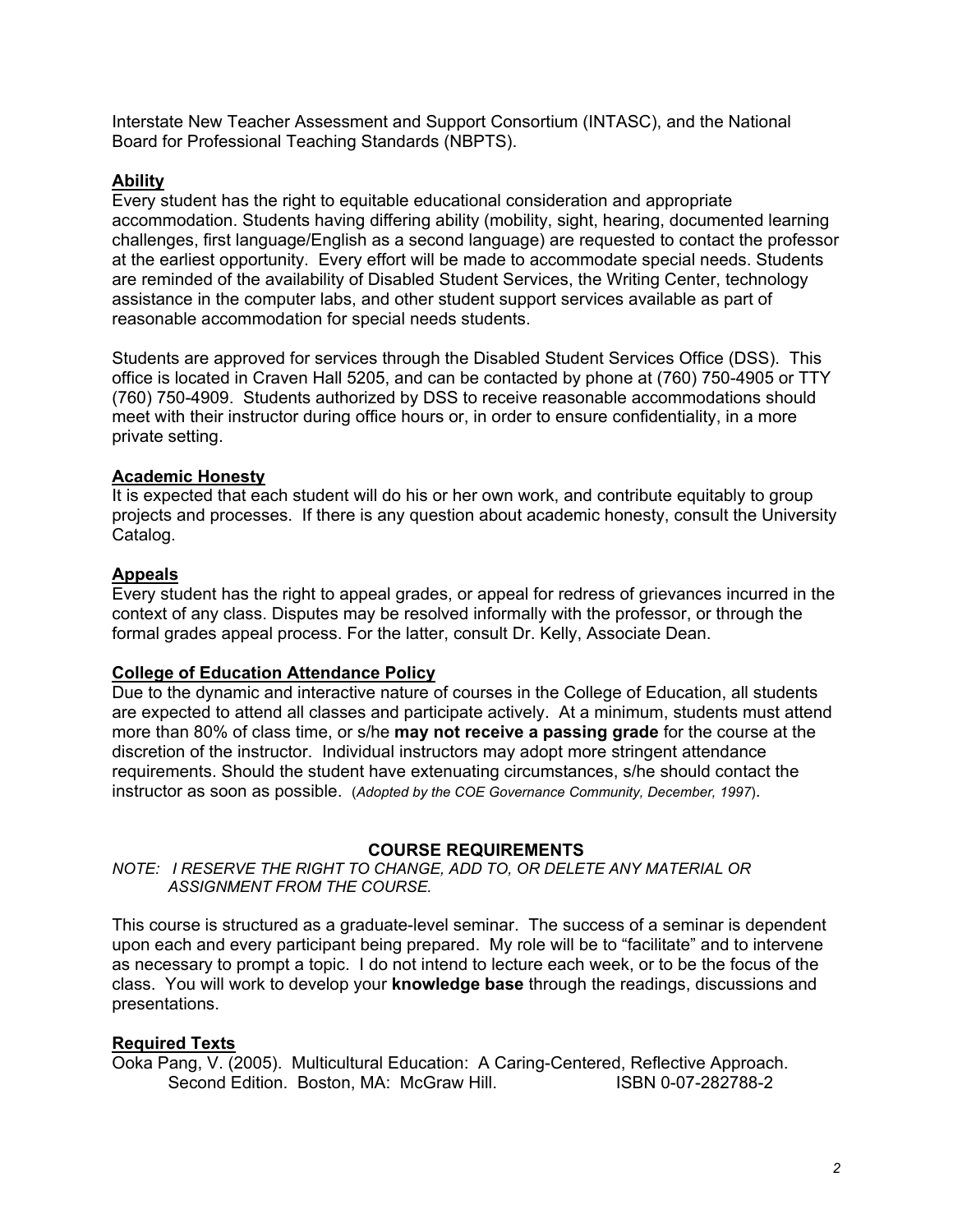Nieto, S. (2003). *What Keeps Teachers Going?* New York, NY: Teachers College Press. ISBN 0-8077-4311-9

Wink, J. (2004). *Critical Pedagogy: Notes From the Real World*. Third Edition. Boston, MA: Allyn & Bacon. **ISBN 020541818X** 

## **Grading Policy**

All assignments are due on the dates indicated below. Assignments turned in late will not receive full credit. Please manage your time and plan accordingly. Assignments must be typewritten, double-spaced and with standard margins unless completed in class. It is expected that all assignments will reflect university level composition.

The following grading scale will be used:

| $92 - 100$ | A:    | $82 - 87$ | B:      |
|------------|-------|-----------|---------|
| $90-91$    | – A∹: | $80 - 81$ | в-      |
| 88 - 89    | - B+: | 79-below  | Failing |

## **DESCRIPTION OF ASSIGNMENTS**

## **1. Attendance and Class Participation 20 points**

You are expected to attend all class sessions and participate actively in discussions and activities both on-line and in-class. In order to do so, you are expected to complete all required readings by the assigned date. *Missing one class session will result in the reduction of your grade.* Being consistently late and/or leaving class early can also lower your grade. These measures should be viewed as taking appropriate individual responsibility for one's own learning in a democratic, collaborative and reciprocallearning environment.

**DUE: On-line discussions throughout the semester** 

### **2. Discussion Leader 20 points**

Individually or in pairs, students will lead a class discussion on assigned readings, choosing the aspects they wish to highlight in the readings for the discussion. *Each student or pair of students will turn in written questions they will use to lead their discussion.* Students may be asked to be discussion leaders multiple times during the semester (approximately 30 minutes).

**DUE: Throughout the semester** 

### **3. "Hot Topics" in Education 10 points**

Individually or In pairs, students will have the opportunity to present a "hot topic" in the area of multicultural education / social justice and equity of their choosing to the class. You might consider a hot topic that is going on at your school site (for example, the achievement gap) and look at what is being said about this topic from multiple perspectives. The information provided in your presentation may help class members clarify the direction of their annotated bibliography or impact their social justice action plans. *Students will present their topic on-line and guide a threaded discussion with the class*.

You can find ideas for hot topics on the following websites:

San Diego Union Tribune www.signonsandiego.com Education Week www.edweek.com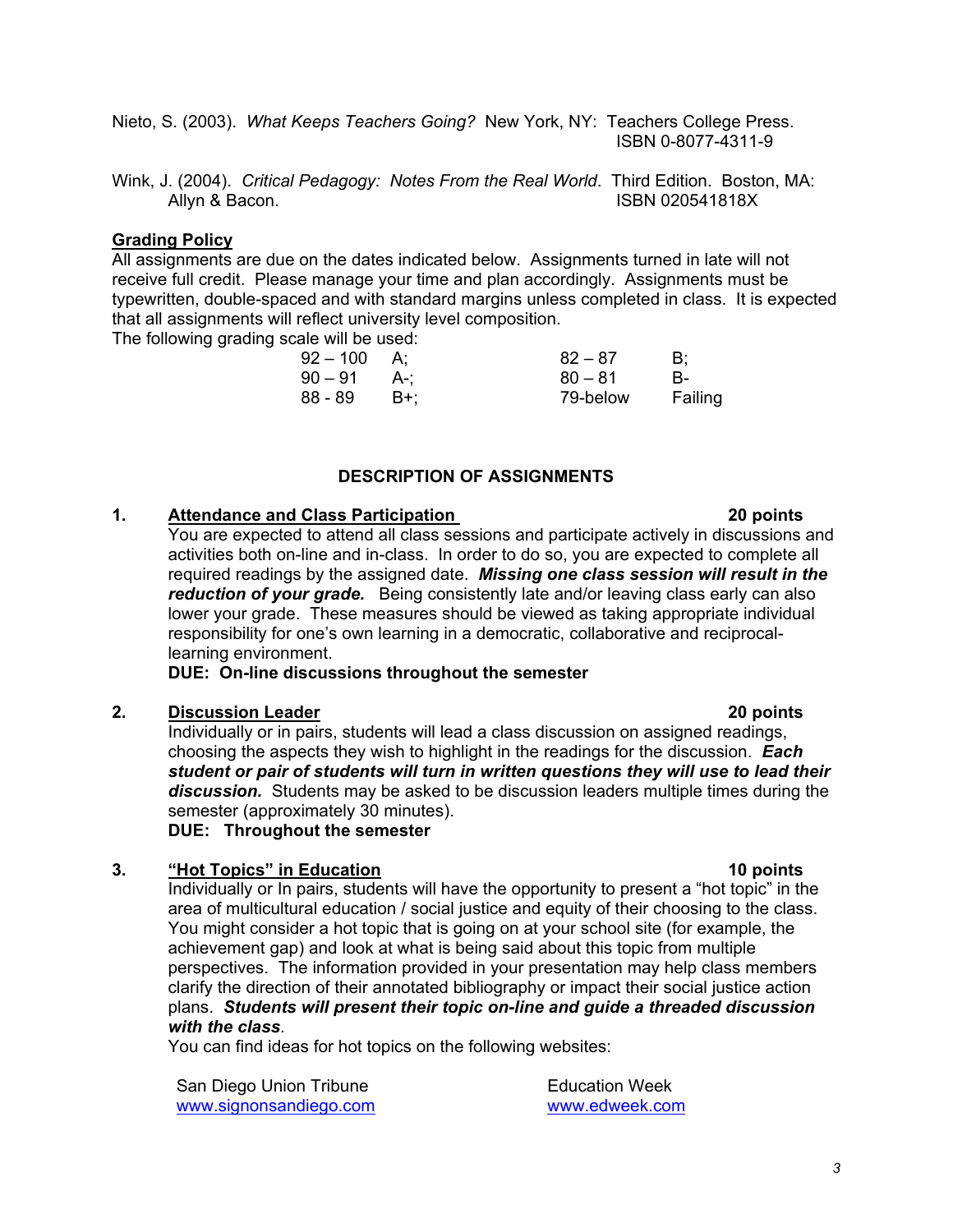North County Times www.nctimes.com

Rethinking Schools www.rethinkingschools.com California Department of Education www.cde.ca.gov

Teaching Tolerance www.tolerance.org

## **DUE: On-line throughout the semester**

# **4. Multicultural Resources / Annotated Bibliographies 30 points**

Students will work individually or in pairs to collect multicultural resources related to your area of emphasis. The multicultural resources you collect can be used as a basis for your thesis or project, or can focus on a specified topic which you and your colleagues can use in your classrooms, schools, and communities. Students will write an annotated bibliography for each resource using APA-style reference format, and including a brief summary. Each student will collect 3-4 resources (minimum), and share his/her annotations with everyone in the class (either electronically or in hardcopy). Each student or pair will prepare a 20-30 minute presentation and discussion for the class based on the selected resources.

**DUE: November 1st** 

# **5. Social Justice Action Plan 20 points**

Each student will have the opportunity to develop an individual social justice action plan that specifically addresses your new understanding of critical pedagogy in relation to schooling in a multicultural society. Our discussions throughout the semester should help you identify issues about your classroom, your students, your school, your district, the community and/or your overall professional work. Based on the issue you "name," you will develop a specific action plan that you can enact as a professional educator working towards social justice and equity. Students will present their action plans in a poster session (approximately 15 minutes). **DUE: November 29th** 

# **WEEKLY READINGS / TOPICS**

NOTE: Assigned readings MUST be brought to ALL class sessions.

# **1 September 6 Multicultural Education and Identity Exploration**

*Due on Sept. 6* Ooka Pang: Chapters 1-2

Introductions / Syllabus Overview Conceptions / Misconceptions of Culture and Multicultural Education Identity Exploration

## **Please download the syllabus from the COE Website**

*Due on Sept. 20* Ooka Pang: Chapters 3-8

## **2 September 20 Exploring Biases / The Challenge of Change**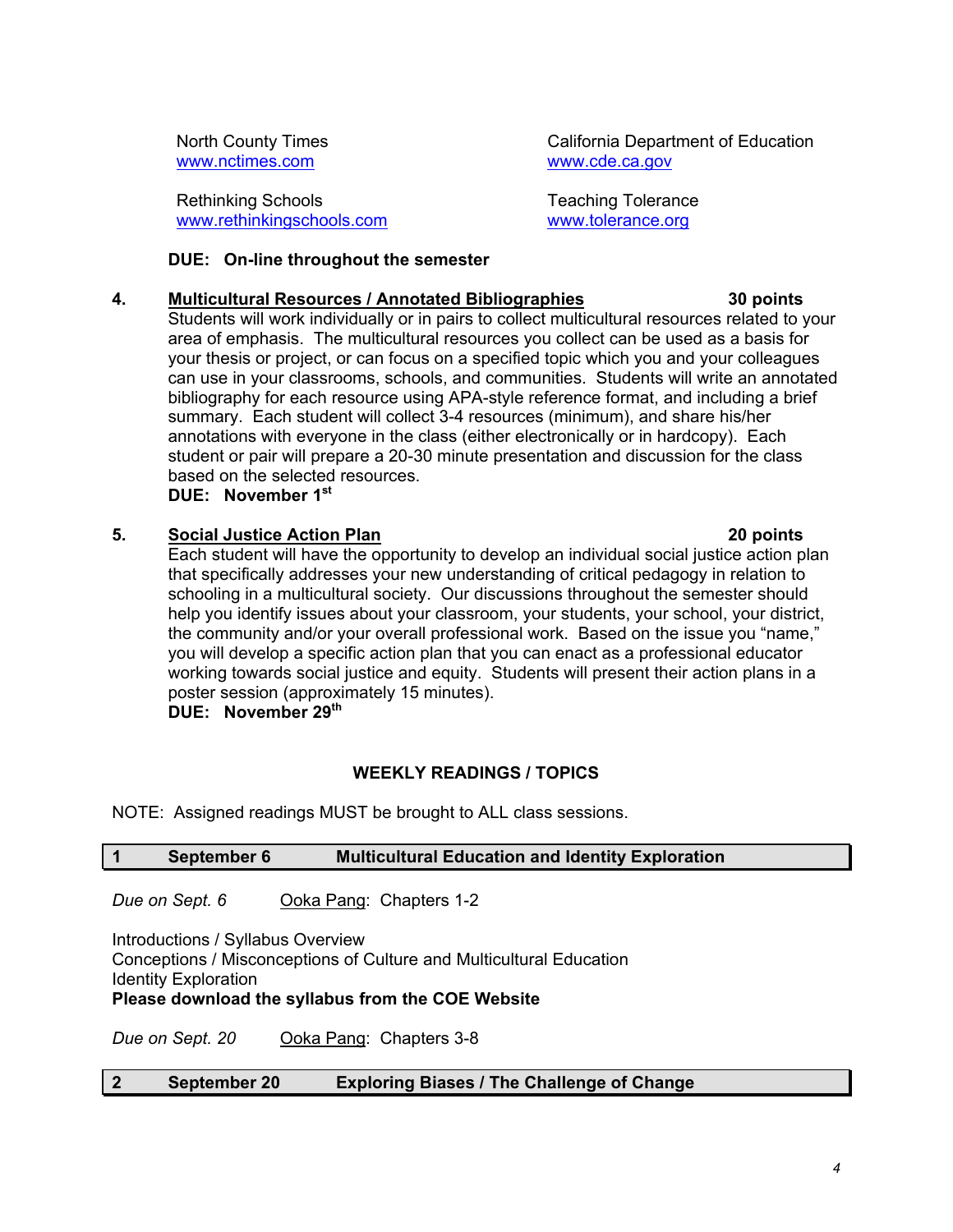White Privilege Exploring Our Own Biases Prejudices and Stereotypes Caring-Centered Multicultural Education

*Due Oct.4* Ooka Pang: Chapters 9-12 Wink: Chapters 1-2

### **3 October 4 What Can I Do? / Critical Pedagogy**

Culturally Meaningful Classrooms Culturally Relevant Curriculum Critical Pedagogy

*Due Oct. 18* Wink: Chapters 3, 4 (pp. 65-72) & 6

## **4 October 18 Critical Pedagogy / Educational Equity**

A Framework for Social Justice Teaching as a Political Act Equal is not the same

*Due Nov. 1* Nieto: Chapters 1-3 Annotated Bibliographies

### **5 November 1 What Are Others Doing?**

Annotated Bibliographies Presentations How to Teach for Social Justice Exploring Who We Are As Teachers

*Due Nov. 15* Nieto: Chapters 4-7

### **6 November 15 Teaching for Social Justice**

Teaching for Democracy Multiple Perspectives of Multicultural Education Effective Teacher Practices

*Due Nov. 29* Nieto: Chapters 8-9 Social Justice Action Plans

## **7 November 29 Teaching For Social Justice**

Social Justice Action Plan Presentations What Keeps Teachers Going? Course Evaluations